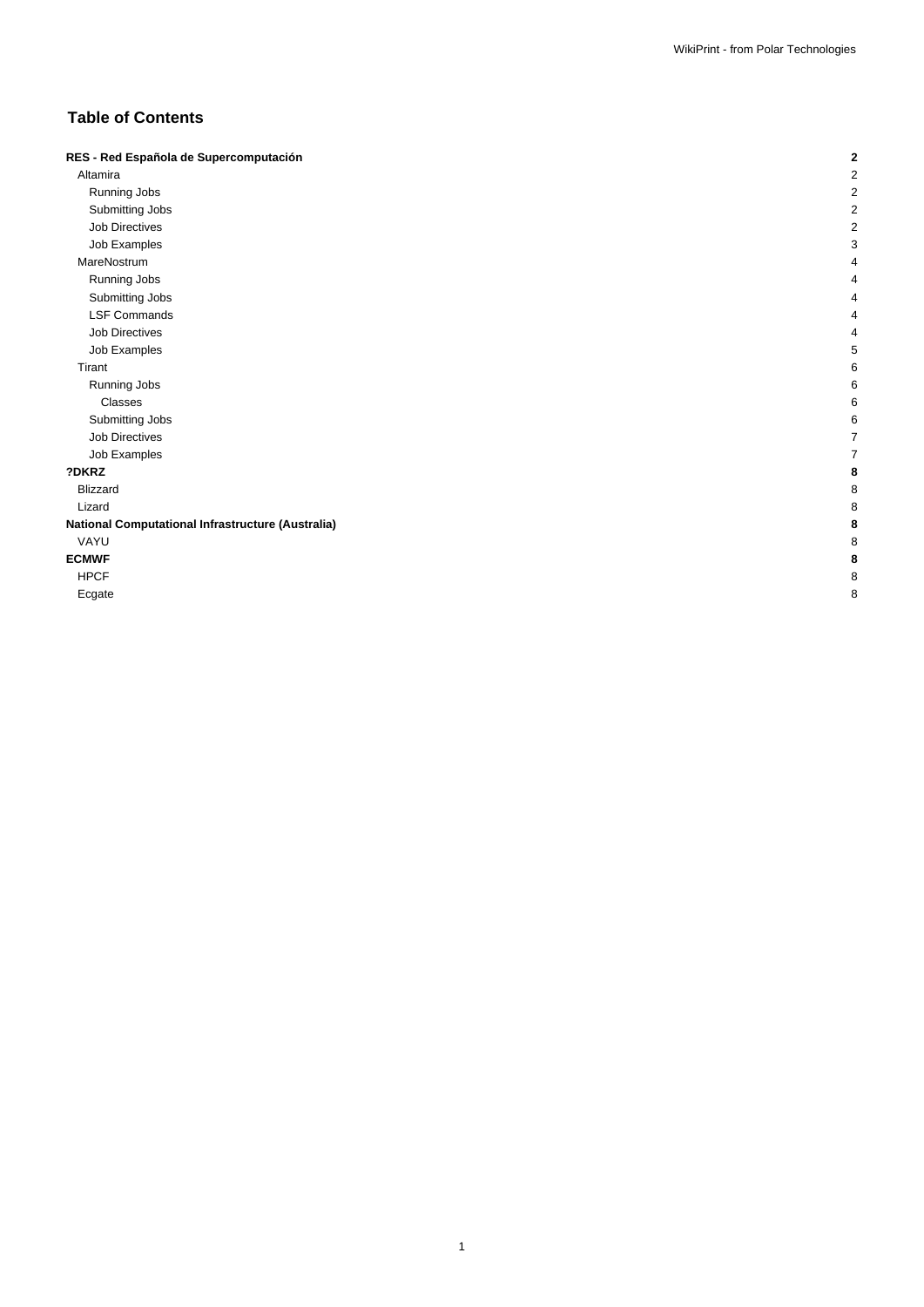# **RES - Red Española de Supercomputación**

# **Altamira**

ssh <userid>@altamira1.ifca.es

### **Running Jobs**

SLURM is the utility used at Altamira for batch processing support, so all jobs must be run through it. This document provides information for getting started with job execution at Altamira.

In order to keep the login nodes in a propper load, a 10 minutes limitation in the cpu time is set for processes running interactively in these nodes. Any execution taking more than this limit should be carried out through the queue system.

### **Submitting Jobs**

A job is the execution unit for the SLURM. A job is defined by a text file containing a set of directives describing the job, and the commands to execute.

These are the basic directives to submit jobs:

**mnsubmit <job\_script>** submits a job script to the queue system (see below for job script directives).

**mnq** shows all the jobs submitted.

**mncancel <job** id> removes his/her job from the queue system, canceling the execution of the job if it was already running.

## **Job Directives**

A job must contain a series of directives to inform the batch system about the characteristics of the job. These directives appear as comments in the job script, with the following syntax:

#@ directive = value

Additionally, the job script may contain a set of commands to execute. If not, an external script must be provided with the 'executable' directive. Here you may find the most common directives:

#@ class = class\_name

The queue where the job is to be submitted. Let this field empty unless you need to use "debug" or special queues.

#@ wall\_clock\_limit = HH:MM:SS

The limit of wall clock time. This is a mandatory field and you must set it to a value greater than the real execution time for your application and smaller than the time limits granted to the user. Notice that your job will be killed after the elapsed period.

#@ initialdir = pathname

The working directory of your job (i.e. where the job will run). If not specified, it is the current working directory at the time the job was submitted.

#@ error = file

The name of the file to collect the stderr output of the job.

#@ output = file

The name of the file to collect the standard output (stdout) of the job.

#@ total\_tasks = number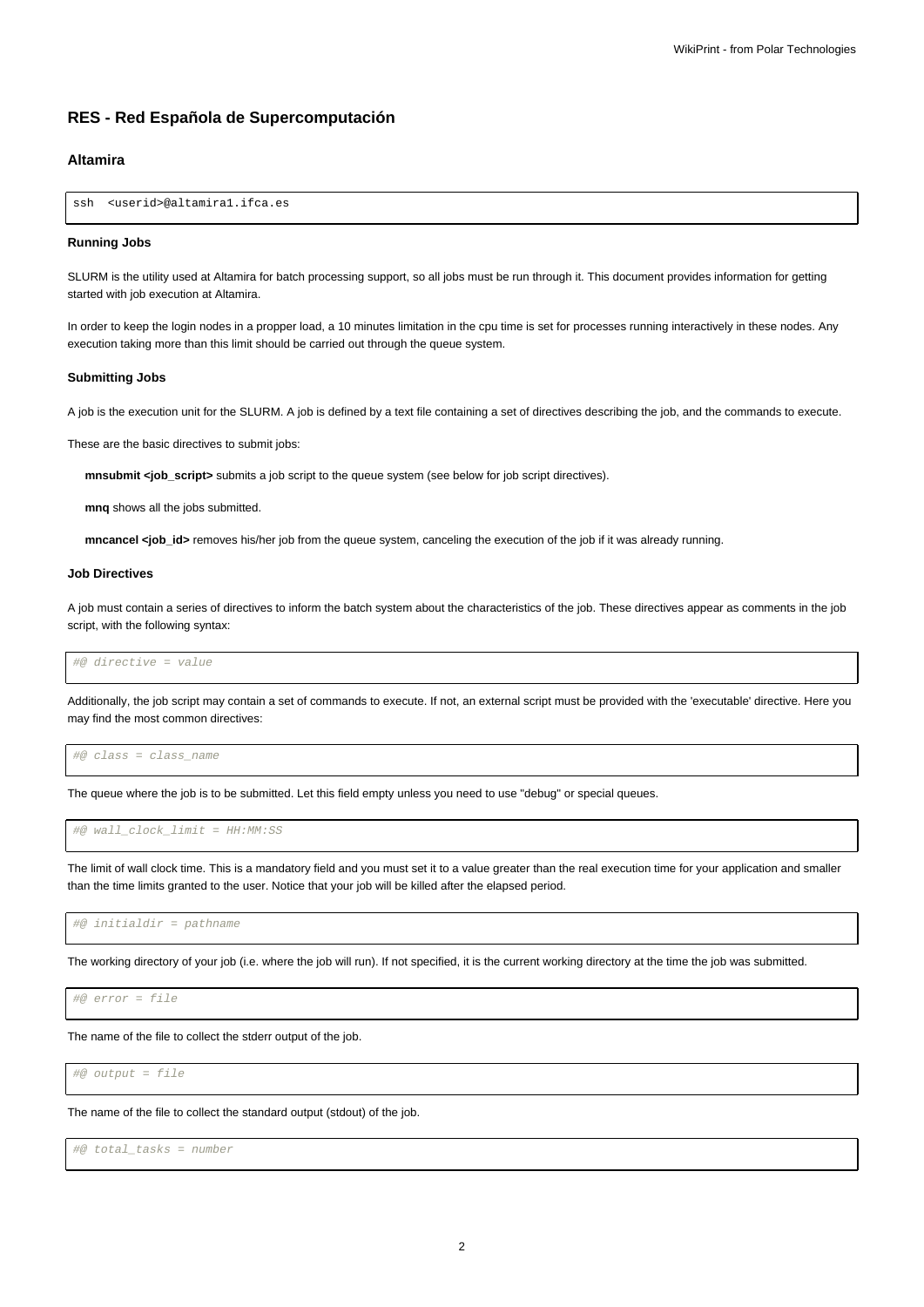The number of processes to start.

#@ cpus\_per\_task = number

The number of cpus allocated for each task. This is useful for hybrid MPI+OpenMP applications, where each process will spawn a number of threads. The number of cpus per task must be between 1 and 16, since each node has 16 cores (one for each thread).

#@ tasks\_per\_node = number

The number of tasks allocated in each node. When an application uses more than 3.8 GB of memory per process, it is not possible to have 16 processes in the same node and its 64GB of memory. It can be combined with the cpus per task to allocate the nodes exclusively, i.e. to allocate 2, processes per node, set both directives to 2. The number of tasks per node must be between 1 and 16.

# @ gpus\_per\_node = number

The number of GPU cards assigned to the job. This number can be  $[0,1,2]$  as there are 2 cards per node.

### **Job Examples**

In the examples, the %j part in the job directives will be sustitute by the job ID.

### Sequential job:

```
#!/bin/bash
#@ job_name = test_serial
#@ initialdir = .
#@ output = serial_%j.out
#@ error = serial_%j.err
#@ total_tasks = 1
\#@ wall_clock_limit = 00:02:00
```
./serial\_binary

### Parallel job:

```
#!/bin/bash
#@ job_name = test_parallel
#@ initialdir = .
#@ output = mpi_%j.out
#@ error = mpi_%j.err
\#@ total tasks = 32
#@ wall clock limit = 00:02:00
```
srun ./parallel\_binary

## GPGPU job:

```
#!/bin/bash
#@ job_name = test_gpu
#@ initialdir = .
#@ output = gpu_%j.out
#@ error = gpu_%j.err
#@ total_tasks = 1
#@ gpus_per_node = 1
#@ wall_clock_limit = 00:02:00
./gpu_binary
```
The jobs with GPU should execute module load CUDA in order to set the library paths before running mnsubmit.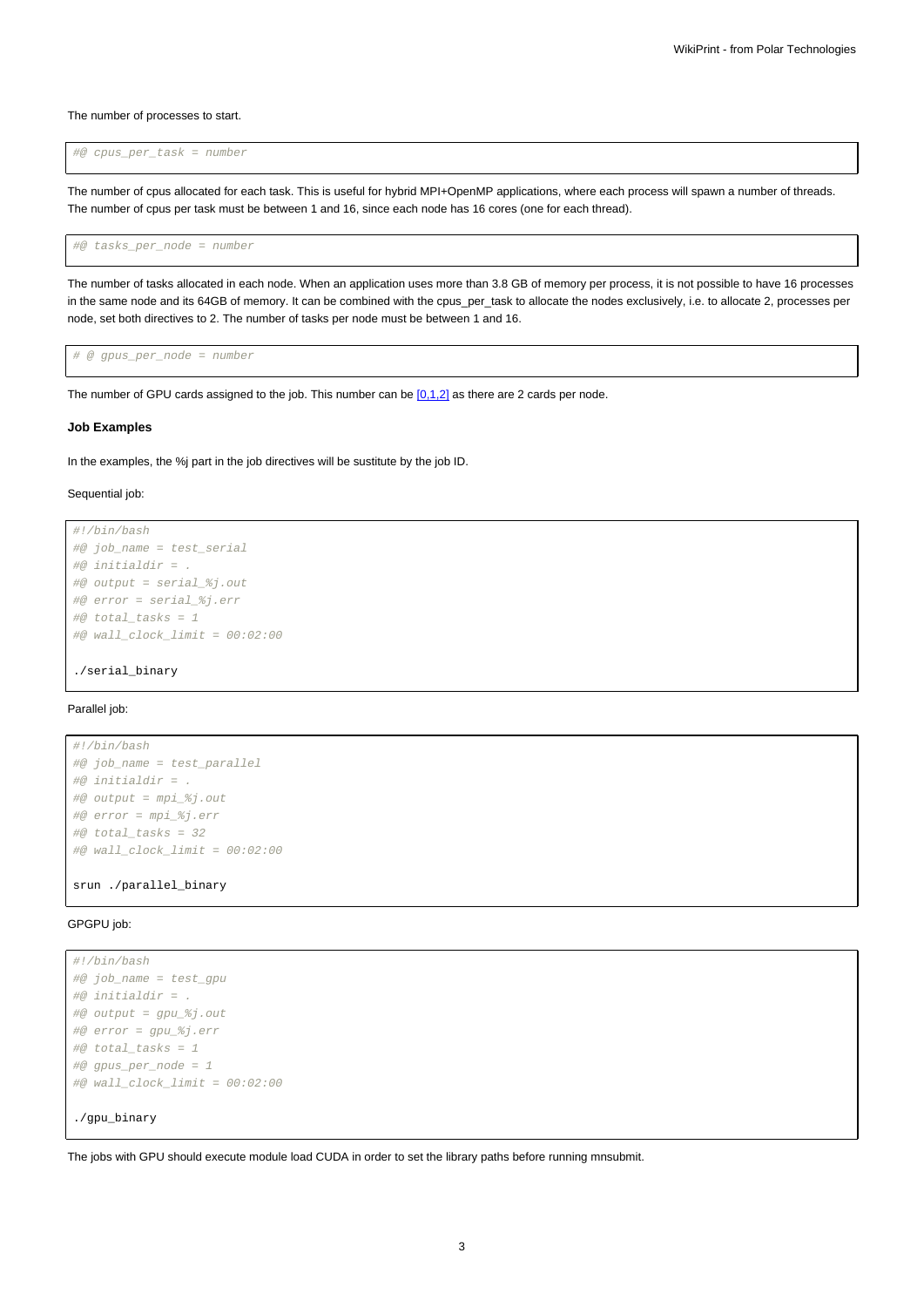For more information about ALTIMARIA see [?https://moin.ifca.es/wiki/Supercomputing/Userguide](https://moin.ifca.es/wiki/Supercomputing/Userguide)

## **MareNostrum**

```
ssh <userid>@mn1.bsc.es
```
## **Running Jobs**

LSF is the utility used at MareNostrum III for batch processing support, so all jobs must be run through it. This document provides information for getting started with job execution at the Cluster.

## **Submitting Jobs**

A job is the execution unit for LSF. A job is defined by a text file containing a set of directives describing the job, and the commands to execute. Please, bear in mind that there is a limit of 3600 bytes for the size of the text file.

### **LSF Commands**

These are the basic directives to submit jobs:

**bsub < job\_script** submits a ?job script? to the queue system (see below for job script directives). Remember to pass it through STDIN '<'

**bjobs [-w][-X][-l job\_id]** shows all the submitted jobs.

**bkill <job\_id>** remove the job from the queue system, canceling the execution of the processes, if they were still running.

# **Job Directives**

A job must contain a series of directives to inform the batch system about the characteristics of the job. These directives appear as comments in the job script, with the following syntax:

#BSUB -option value

#BSUB -J job\_name

### The name of the job.

#BSUB -q debug

This queue is only intended for small tests, so there is a limit of 1 job per user, using up to 64 cpus (4 nodes), and one hour of wall clock limit.

#BSUB -W HH:MM

NOTE: take into account that you can not specify the amount of seconds in LSF. The limit of wall clock time. This is a mandatory field and you must set it to a value greater than the real execution time for your application and smaller than the time limits granted to the user. Notice that your job will be killed after the elapsed period.

#BSUB -cwd pathname

The working directory of your job (i.e. where the job will run). If not specified, it is the current working directory at the time the job was submitted.

#BSUB -e/-eo file

The name of the file to collect the stderr output of the job. You can use %J for job\_id. -e option will APPEND the file, -eo will REPLACE the file.

#BSUB -o/-oo file

The name of the file to collect the standard output (stdout) of the job. -o option will APPEND the file, -oo will REPLACE the file.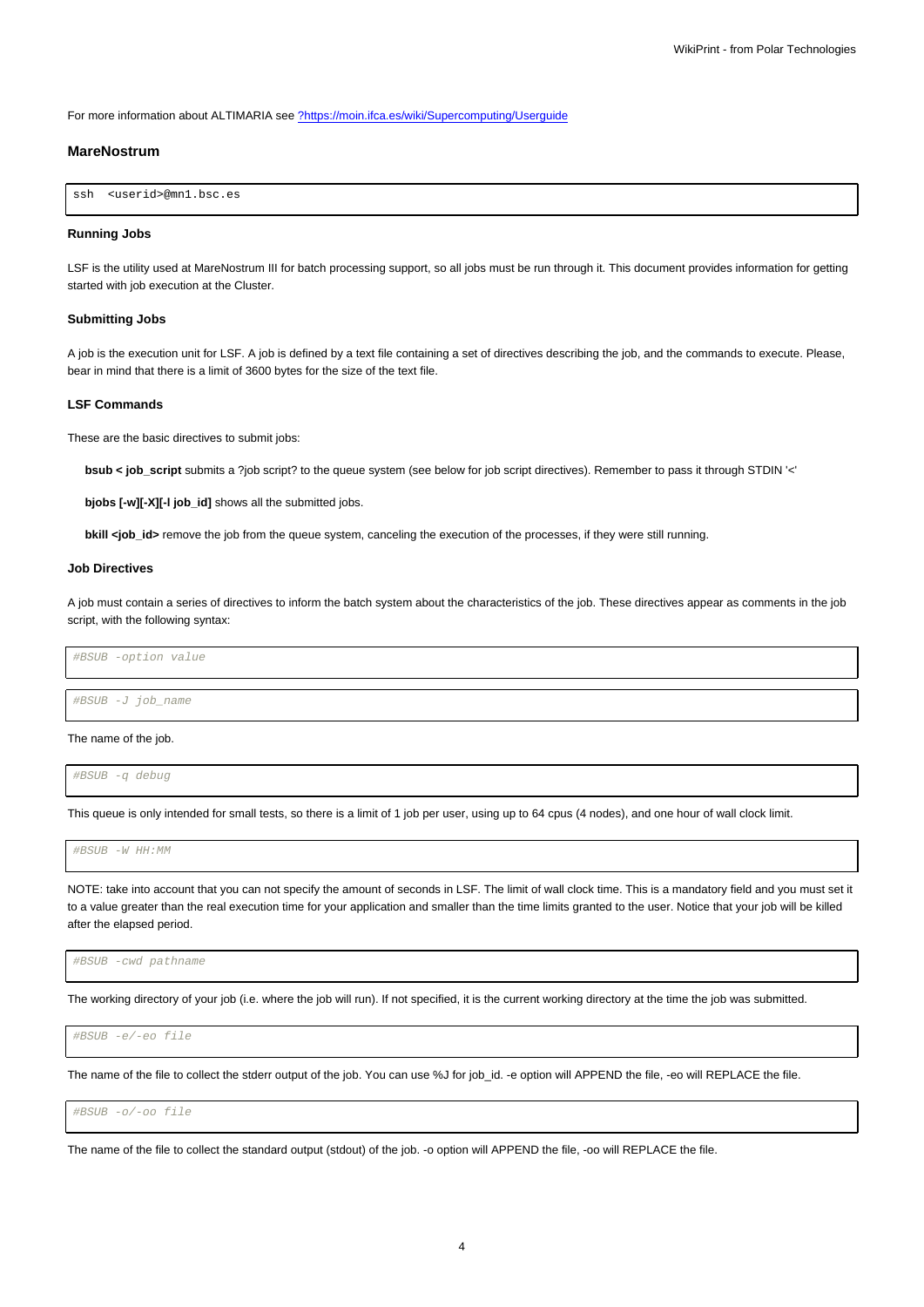#BSUB -n number

The number of processes to start.

```
#BSUB -R"span[ptile=number]"
```
The number of processes assigned to a node.

We really encourage you to read the manual of bsub command to find out other specifications that will help you to define the job script.

man bsub

### **Job Examples**

## Sequential job :

```
#!/bin/bash
#BSUB -n 1
#BSUB -oo output_%J.out
#BSUB -eo output_%J.err
#BSUB -J sequential
#BSUB -W 00:05
```
./serial.exe

## Sequential job using OpenMP :

```
#!/bin/bash
#BSUB -n 1
#BSUB -oo output_%J.out
#BSUB -eo output_%J.err
#BSUB -J sequential_OpenMP
#BSUB -W 00:05
export OMP_NUM_THREADS=16
./serial.exe
```
# Parallel job :

```
#!/bin/bash
#BSUB -n 128
#BSUB -o output_%J.out
#BSUB -e output_%J.err
# In order to launch 128 processes with 16 processes per node:
#BSUB -R"span[ptile=16]"
#BSUB -x # Exclusive use
#BSUB -J parallel
#BSUB -W 02:00
# You can choose the parallel environment through modules
module load intel openmpi
```
mpirun ./wrf.exe

## Parallel job using threads:

```
#!/bin/bash
# The total number of MPI processes:
#BSUB -n 128
```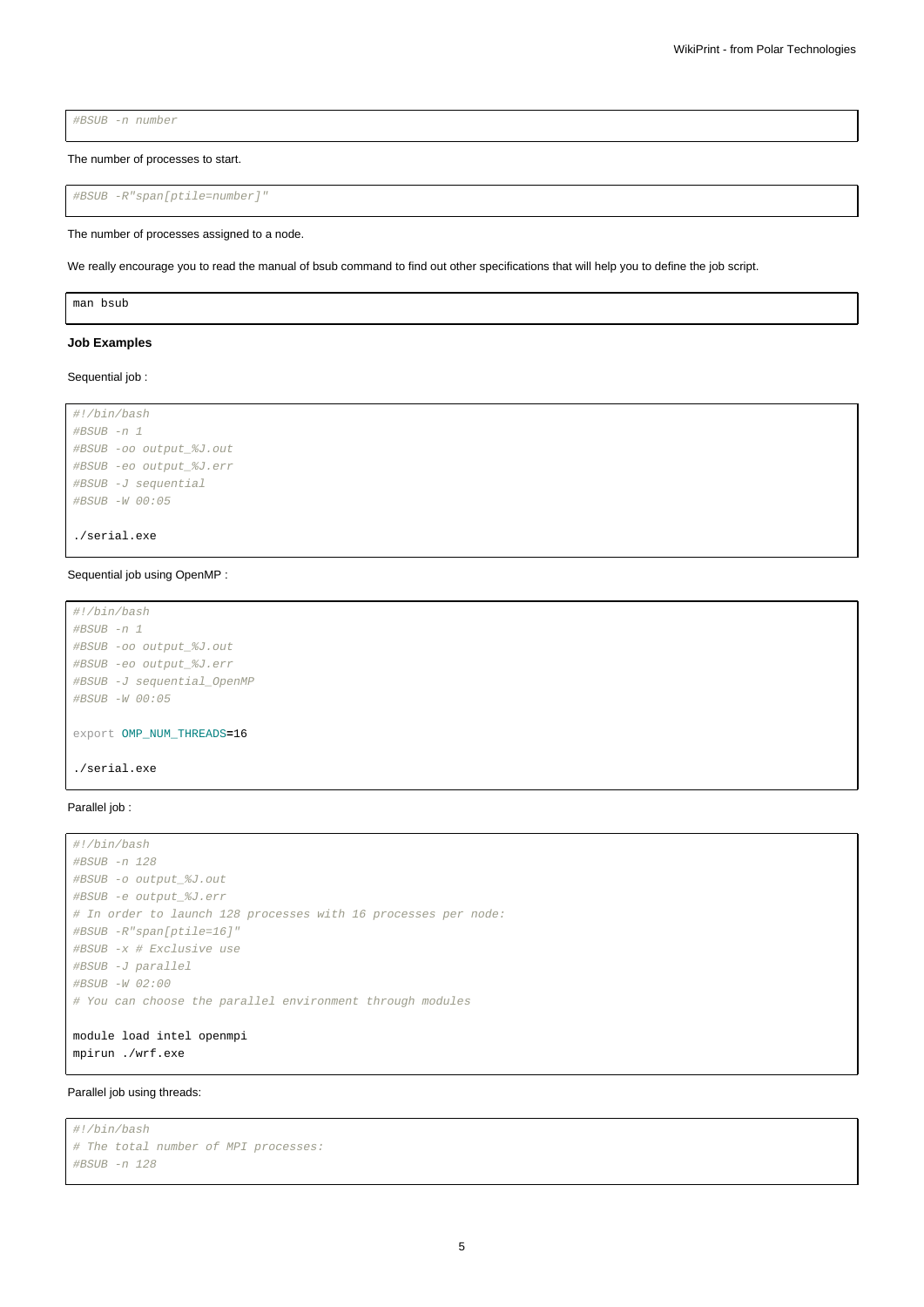```
#BSUB -oo output_%J.out
#BSUB -eo output_%J.err
# It will allocate 4 MPI processes per node:
#BSUB -R"span[ptile=4]"
#BSUB -x # Exclusive use
#BSUB -J hybrid
#BSUB -W 02:00
# You can choose the parallel environment through
# modules
module load intel openmpi
```
# 4 MPI processes per node and 16 cpus available # (4 threads per MPI process):

```
export OMP_NUM_THREADS=4
```
mpirun ./wrf.exe

For more information about MareNostrum III see [?http://www.bsc.es/support/MareNostrum3-ug.pdf](http://www.bsc.es/support/MareNostrum3-ug.pdf)

## **Tirant**

ssh username@tirant1.uv.es

## **Running Jobs**

Slurm+MOAB is the new utility used at Tirant for batch processing support. We moved from LoadLeveler and all the jobs must be run through this new batch system. We tried to keep it as simple as possible keeping the syntax from the LoadLeveler to make the transition easier to those who used !Loadleveler in the past. This document provides information for getting started with job execution at Tirant.

### **Classes**

The user?s limits are assigned automatically to each particular user (depending on the resources granted by the Access Committee) and there is no reason to explicitly set the #@class directive. Anyway you are allowed to use the special class: "debug" in order to performe some fast short tests. To use the "debug" class you need to include the #@class directive

| Class | Max CPUs | CPU Time         | Wall time limit |
|-------|----------|------------------|-----------------|
| debug | 64       | $10 \text{ min}$ | 10 min          |

The specific limits assigned to each user depends on the priority granted by the access committee. Users granted with ?high priority hours? will have access to a maximum of 1024 CPUs and a maximum wall clock limit of 72 hours. For users with ?low priority hours? the limits are 1024 CPUs and 24 hours. If you need to increase these limits please contact the support group.

Local users of Tirant have access to a new local queue called "class t". This queue has same parameters as "class a", but the priority is modified to restrict local time consumption to 20% of total computation time.

• debug: This class is reserved for testing the applications before submitting them to the 'production' queues. Only one job per user is allowed to run simultaneously in this queue, and the execution time will be limited to 10 minutes. The maximum number of nodes per application

is 32. Only a limited number of jobs may be running at the same time in this queue. The specifications for each class may be adjusted in the future to adapt to changing requirements.

## **Submitting Jobs**

A job is the execution unit for the SLURM. We have created wrappers to make easier the adaptation to the new batch system to those users who have already used Tirant and MareNostrum in the past. So the commands are quite similar to the former !Loadleveler commands. A job is defined by a text file containing a set of directives describing the job, and the commands to execute.

These are the basic directives to submit jobs:

• **mnsubmit <jobscript>** submits a 'job script' to the queue system (see below for job script direc-tives).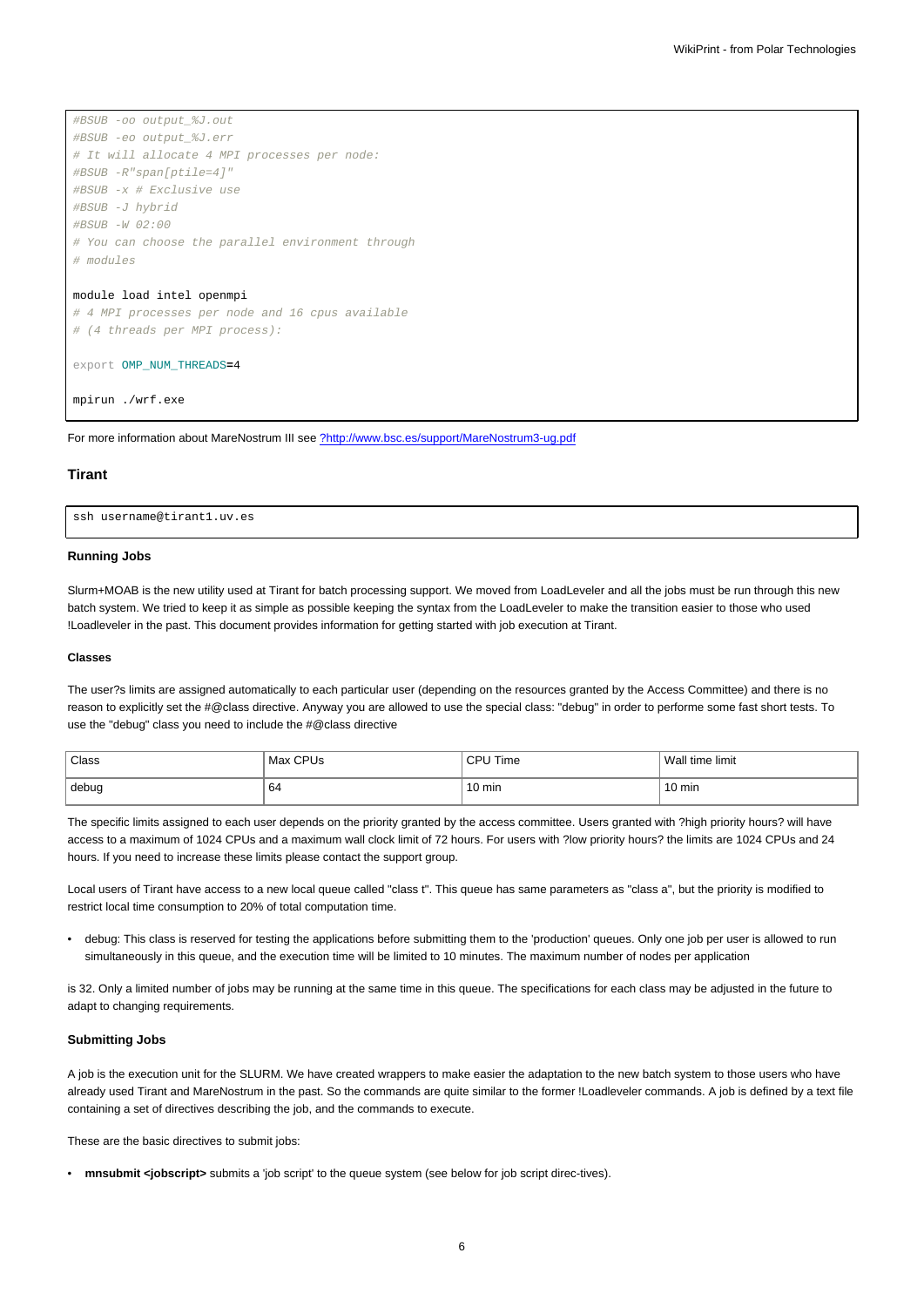- **mnq** shows all the jobs submitted.
- **mncancel <jobid>** remove his/her job from the queue system, canceling the execution of the processes, if they were already running.
- **checkjob <jobid>** obtains detailed information about a specific job, including the assigned nodes and the possible reasons preventing the job from running.
- **mnstart** shows information about the estimated time for the specified job to be executed.

#### **Job Directives**

A job must contain a series of directives to inform the batch system about the characteristics of the job. These directives appear as comments in the job script, with the following syntax:

# @ directive = value

Additionally, the job script may contain a set of commands to execute. If not, an external script must be provided with the 'executable' directive. Here you may find the most common directives:

# @ class = class\\_name

The partition where the job is to be submitted. Let this field empty unless you need to use "interactive" or "debug" partitions.

# @ wall\_clock\_limit = HH:MM:SS

The limit of wall clock time. This is a mandatory field and you must set it to a value greater than the real execution time for your application and smaller than the time limits granted to the user. Notice that your job will be killed after the elapsed period.

# @ initialdir = pathname

The working directory of your job (i.e. where the job will run). If not specified, it is the current working directory at the time the job was submitted.

# @ error = file

The name of the file to collect the stderr output of the job.

```
# @ output = file
```
The name of the file to collect the standard output (stdout) of the job.

# @ total\_tasks = number

The number of processes to start.

## **Job Examples**

Serial job:

```
#!/bin/bash
# @ job_name = testserial
# @ initial dir = .# @ output = serial%j.out
# @ error = serial%j.err
# @ total tasks = 1# @ wall_clock_limit = 00:02:00
./serialbinary > serial.out
```
Parallel job :